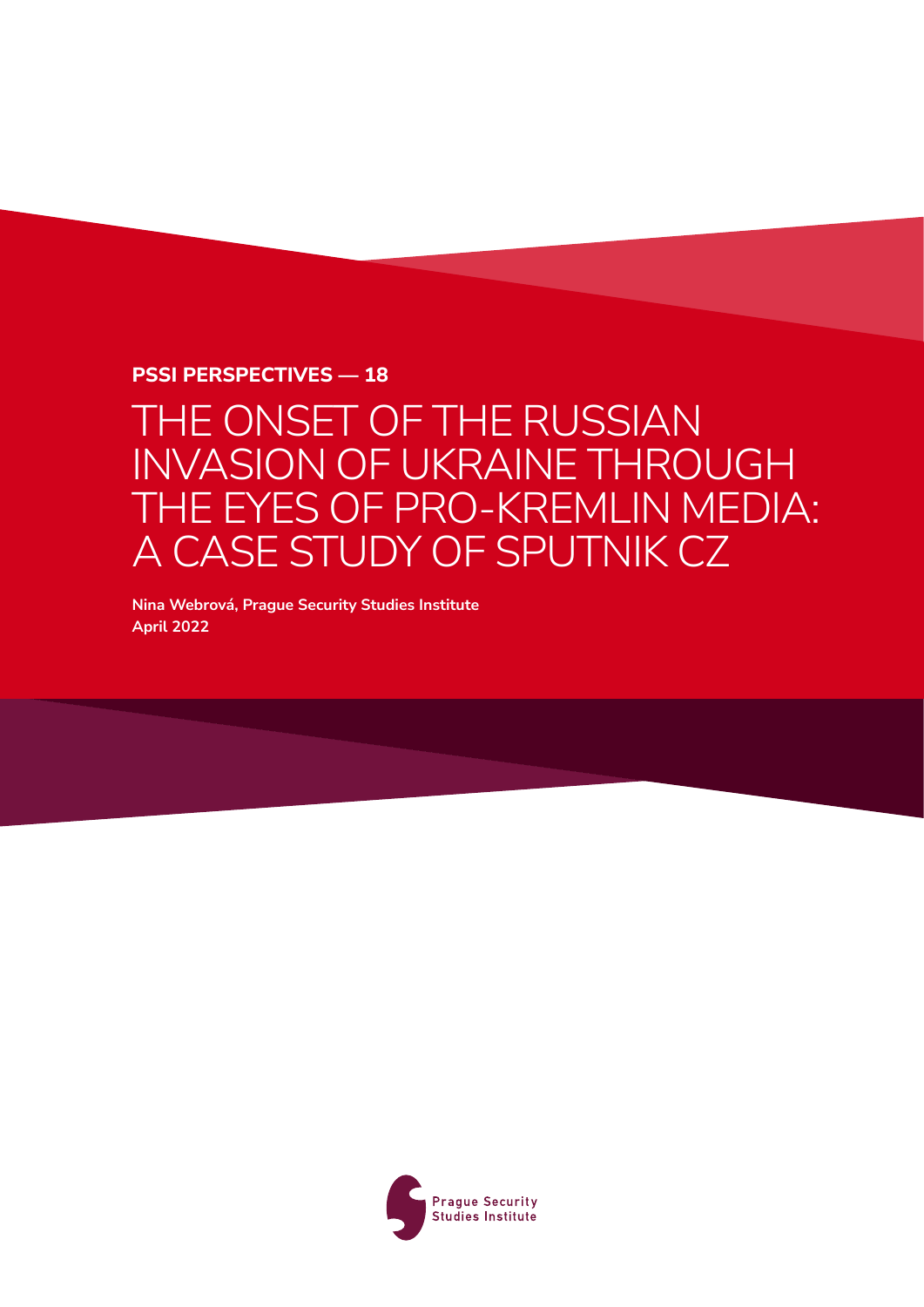

# THE ONSET OF THE RUSSIAN INVASION OF UKRAINE THROUGH THE EYES OF PRO-KREMLIN MEDIA: A CASE STUDY OF SPUTNIK CZ

**Author: Nina Webrová, Prague Security Studies Institute**

Following the Russian military build-up along the Ukrainian border, President Vladimir Putin called for certain security guarantees in December 2021, among them demands for NATO never to admit Ukraine to the Alliance and to withdraw its forces from Eastern Europe. His requests were rejected by the Western allies. Then, on 21 February 2022, President Putin announced recognition of the independence of two breakaway Ukrainian regions — the Donetsk People's Republic (DPR) and Luhansk People's Republic (LPR). Subsequently, the Russian president deployed troops on what he called a "peacekeeping" mission to the two regions, and on 24 February launched a full-scale military invasion of Ukraine.

This invasion had an impact on the Czech information scene and led to unprecedented events. As a reaction to the military offensive against Ukraine and following recommendations from the Czech government, the .cz domain administrator CZ.NIC blocked access to select disinformation websites for posing a threat to national security of the Czech Republic.<sup>1</sup> Similarly, the Council of the European Union (EU) temporarily suspended the broadcasting activities of RT**<sup>2</sup>** and Sputnik (both well-known for spreading pro-Kremlin disinformation) for posing a threat to the EU's public order as well as security.**<sup>3</sup>** The aim of this perspective is to analyze the changing narratives of Sputnik CZ as the situation escalated, and the way it tried to justify Russian actions and subsequently legitimize the offensive. Additionally, the approach of both public and private institutions to the conflict and the transformation of the Czech (dis)information scene is examined and analyzed.

## **MONITORING OF SPUTNIK CZ**

Sputnik CZ was established in 2014 by a Russian state-owned news agency Rossiya Segodnya.**4** Sputnik, albeit presenting itself as a reliable and legitimate news source, is considered by the expert community as one of the most active pro-Russian propaganda outlets in the Czech Republic.**<sup>5</sup>** Prague Security Studies Institute (PSSI) monitored the website of Sputnik CZ during January and February 2022 to map its evolving nar-

<sup>1</sup> "SDRUŽENÍ CZ.NIC ZABLOKOVALO WEBY ŠÍŘÍCÍ DEZINFORMACE SPOJENÉ S RUSKO-UKRAJINSKÝM KONFLIKTEM", CZ.NIC, [https://www.nic.cz/page/4301/sdruzeni-cznic-zablokovalo-weby-sirici-dezinformace-spojene-s-rusko-ukrajinskym](https://www.nic.cz/page/4301/sdruzeni-cznic-zablokovalo-weby-sirici-dezinformace-spojene-s-rusko-ukrajinskym-konfliktem/) [-konfliktem/](https://www.nic.cz/page/4301/sdruzeni-cznic-zablokovalo-weby-sirici-dezinformace-spojene-s-rusko-ukrajinskym-konfliktem/)

<sup>2</sup> RT is a Russian state-controlled television network

<sup>3</sup> "EU imposes sanctions on state-owned outlets RT/Russia Today and Sputnik's broadcasting in the EU", Council of the European Union, [https://www.consilium.europa.eu/en/press/press-releases/2022/03/02/eu-imposes-sanctions-on-state-owned](https://www.consilium.europa.eu/en/press/press-releases/2022/03/02/eu-imposes-sanctions-on-state-owned-outlets-rt-russia-today-and-sputnik-s-broadcasting-in-the-eu/) [-outlets-rt-russia-today-and-sputnik-s-broadcasting-in-the-eu/](https://www.consilium.europa.eu/en/press/press-releases/2022/03/02/eu-imposes-sanctions-on-state-owned-outlets-rt-russia-today-and-sputnik-s-broadcasting-in-the-eu/)

<sup>4</sup> "O projektu", Sputnik CZ,<https://cz.sputniknews.com/docs/index.html>

<sup>5</sup> "RT a Sputniku nebyla povolena účast na konferenci o svobodě médií", Ministerstvo vnitra České republiky, [https://www](https://www.mvcr.cz/cthh/clanek/rt-a-sputniku-nebyla-povolena-ucast-na-konferenci-o-svobode-medii.aspx) [.mvcr.cz/cthh/clanek/rt-a-sputniku-nebyla-povolena-ucast-na-konferenci-o-svobode-medii.aspx](https://www.mvcr.cz/cthh/clanek/rt-a-sputniku-nebyla-povolena-ucast-na-konferenci-o-svobode-medii.aspx)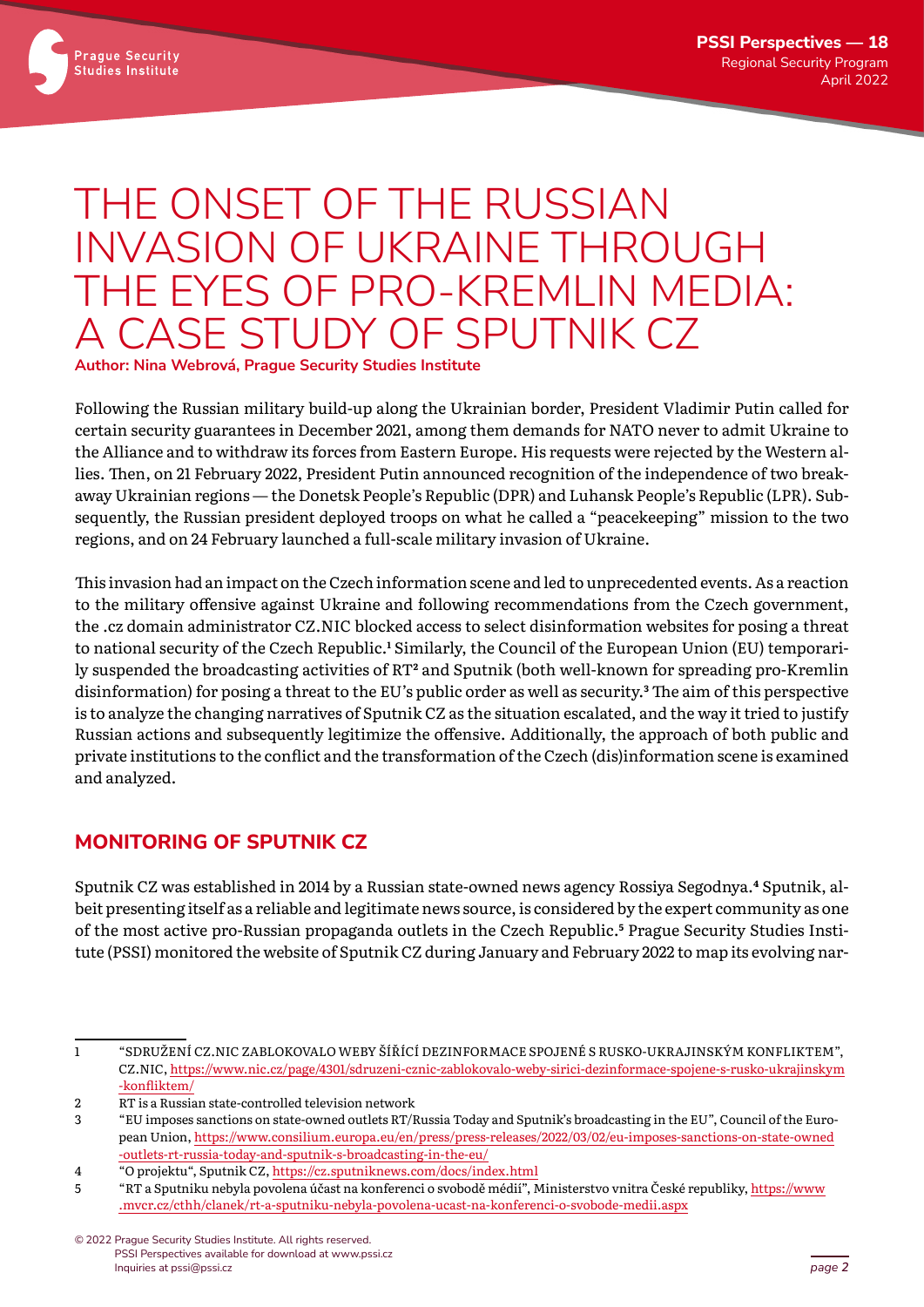ratives in connection to the situation on the Russo-Ukrainian border. Sputnik was visited 2.5 million times in January and 3.9 million times in February, showing a sharp increase in visits as the conflict escalated.**<sup>6</sup>**

PSSI specifically monitored the website's category "Opinions", the source of much of Sputnik's manipulative content and propaganda, where Sputnik's notorious pseudo-commentators express their viewpoints on a wide range of issues. In terms of Sputnik's general news reporting, the medium strives to appear as a legitimate and objective news source. However, in the category "Opinions", Sputnik's well-established commentators often invite representatives of anti-establishment parties or Czech and Russian political and social scientists for interviews. Such collaboration arguably increases Sputnik's "legitimacy" among its readers as it provides an opinion platform to public figures, who, in turn, can promote their respective agendas. Sputnik itself, however, maintains a "safe distance" from these opinion articles by proclaiming that they represent the authors' personal opinions only.**<sup>7</sup>** This protects the website from facing accusations of biased or inaccurate reporting.

In the monitored time frame and category, Sputnik published 100 articles from which 31 were dedicated to Ukraine. 90% of the articles on Ukraine were written by 3 Czech authors: Vladimír Franta (13 articles), Alena Novotná (10) and Jana Petrova (5), who are all well-known and long-established commentators on the website. There was a sharp increase in the articles dedicated to Ukraine from January (11 articles) to February (20 articles). From the 31 articles, 30 were written as a mixture of an opinion-based introduction to an issue by the author and a subsequent interview which further discussed the topic at hand. The interviews were conducted mostly with affiliates of a right-wing populist and Eurosceptic party Freedom and Direct Democracy (SPD, 11 interviews) and the Communist Party of Bohemia and Moravia (KSČM, 4 interviews). Additionally, representatives of National Socialists, Tricolour, and Freedomites also made appearances, as well as various political and social scientists, publicists, or a military analyst.

| JANUARY         | Total number of articles                           | 53      |
|-----------------|----------------------------------------------------|---------|
|                 | of which were dedicated to the conflict in Ukraine | 11(21%) |
| <b>FEBRUARY</b> | Total number of articles                           |         |
|                 | of which were dedicated to the conflict in Ukraine | (43%)   |

It should be noted that on 23 February,**8** a day before the offensive began, Sputnik launched a new section on its website called the "Demilitarization and Denazification of Ukraine" where new articles dedicated to the conflict are published every day. This section was, however, not part of PSSI's monitoring, as the focus was exclusively on the category "Opinions".

<sup>6</sup> According to https:/[/www.similarweb.com/website/cz.sputniknews.com/#overview](https://www.similarweb.com/website/cz.sputniknews.com/#overview)

<sup>7</sup> Kristína Šefčíková, "THE NEW CZECH GOVERNMENT IN PRO‐KREMLIN MEDIA: A CASE STUDY OF SPUTNIK CZ", Prague Security Studies Institute, [https://www.pssi.cz/download//docs/9514\\_the-new-czech-government-in-pro-kremlin](https://www.pssi.cz/download//docs/9514_the-new-czech-government-in-pro-kremlin-media-a-case-study-of-sputnik-cz.pdf)media-[a-case-study-of-sputnik-cz.pdf](https://www.pssi.cz/download//docs/9514_the-new-czech-government-in-pro-kremlin-media-a-case-study-of-sputnik-cz.pdf)

<sup>8</sup> The first article in the "Demilitarization and Denazification of Ukraine" section was published on 23 February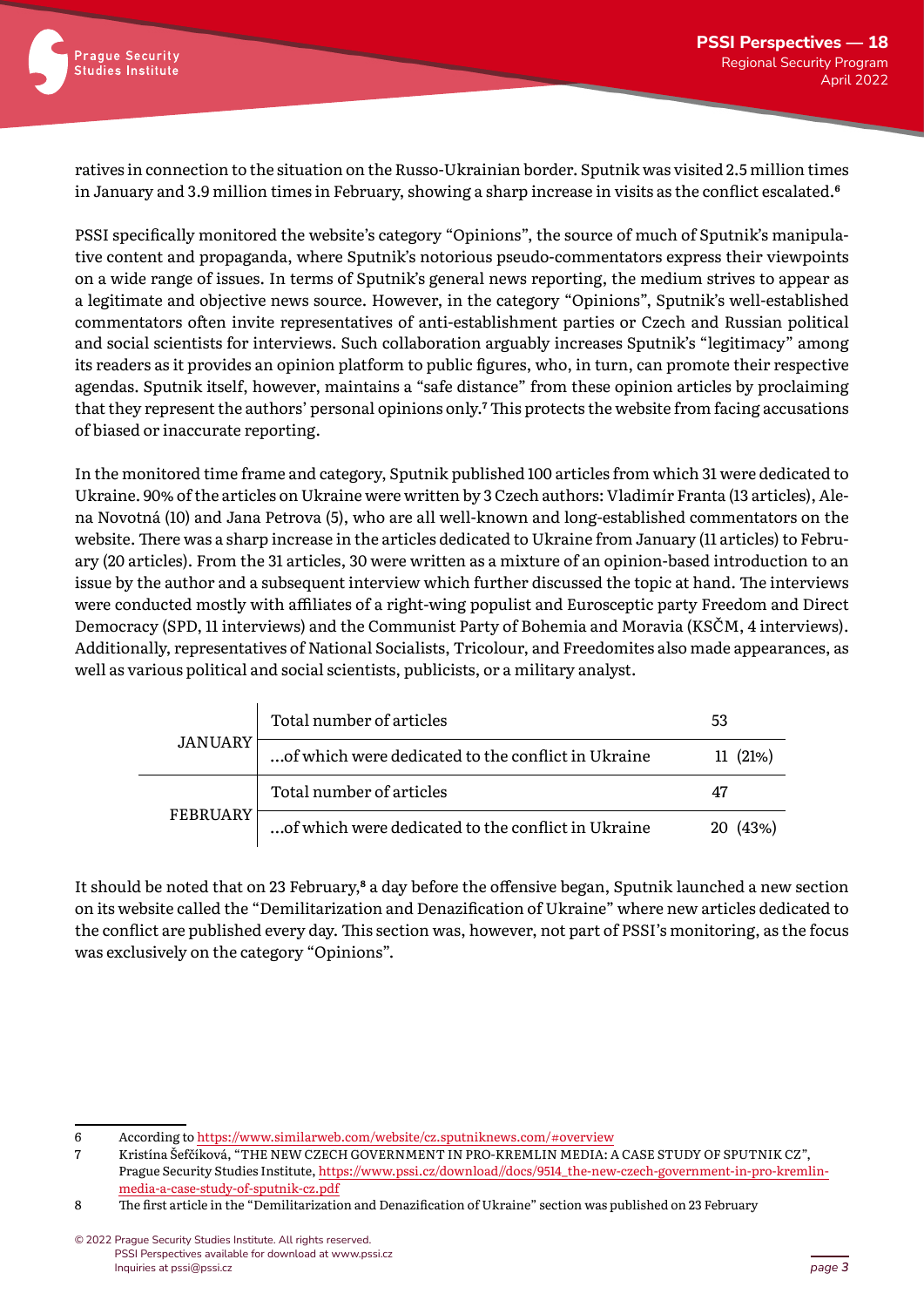## **COVERAGE OF THE GROWING CONFLICT IN UKRAINE**

The overarching theme of the articles was denial that the Russian Federation would ever launch an offensive against Ukraine; and if the Russian Federation decided to intervene, it would only be a reaction to the provocations by the West — which was, indeed, Sputnik's interpretation of the events once the invasion started.

Specifically, when comparing articles published in the given time-frame, a change in the narratives is evident. In January, there were two general themes: disbelief that the Russian invasion would ever happen; and claims that the West and NATO's "expansionist" tendencies were to blame for all the unrest. In February, the anti-EU, anti-NATO, and anti-Western media themes became much more frequent and assertive. The West was increasingly accused of anti-Russian propaganda (mainly regarding "imprecise" predictions of the start of the invasion) and blamed fully for the escalation of the conflict. The narratives and accusations became increasingly aggressive, even more so as the conflict escalated, up until the day of the invasion. These developments in narratives led to "justification" of the Russian aggression which was eventually portrayed as a strictly defensive and legitimate move.

#### **JANUARY**

As Přemysl Votava (National Socialists'**9** Vice-Chairman) proclaimed in an interview for Sputnik: "*Today people started talking about Russian aggression, which I simply cannot imagine.*"**10** In general, both the authors as well as interviewees of Sputnik believed that there was no reason for any Russian aggression. Statements that Russia had no need to usurp foreign territory since the country itself is the largest in the world and resource-rich**11** were used as supporting evidence for these claims. Furthermore, Sputnik kept accusing the West – usually either the US, NATO, or NATO perceived as led by the US – or Ukraine itself of being the real aggressor in the conflict. Therefore, since what had been happening in close proximity to Russia was seen as a provocation by the West, Russia was claimed to have no choice but to concentrate its military forces by the Ukrainian borders.**<sup>12</sup>**

Moreover, the West was accused of planning to engage in military exercises instead of trying to diplomatically solve the growing conflict.**13** As for other alleged provocations, accounts of Western allies' unwillingness to meet demands for non-expansion of NATO,**14** accusations of Ukraine for not abiding by the Minsk agreements and the threat of Ukrainian armed forces on Donetsk and Luhansk**15** were frequent narratives that kept resonating throughout the articles. For instance, Jiří Vyvadil (lawyer and activist) claimed that "*There is no doubt that Russia rightfully wants to revise the situation where the aggressive NATO military pact* 

<sup>9</sup> Czech center-left nationalist fringe political party

<sup>10</sup> Jana Petrova, "Výročí osvobození koncentračního tábora v Osvětimi. Může se osvoboditel stát agresorem? Názor", Sputnik CZ, [https://cz.sputniknews.com/20220127/vyroci-osvobozeni-koncentracniho-tabora-v-osvetimi-muze-se-osvoboditel-stat](https://cz.sputniknews.com/20220127/vyroci-osvobozeni-koncentracniho-tabora-v-osvetimi-muze-se-osvoboditel-stat-agresorem-nazor-17362938.html) [-agresorem-nazor-17362938.html](https://cz.sputniknews.com/20220127/vyroci-osvobozeni-koncentracniho-tabora-v-osvetimi-muze-se-osvoboditel-stat-agresorem-nazor-17362938.html)

<sup>11</sup> Vladimír Franta, "USA mají zájem vyprovokovat konflikt v Evropě. Přilévá Lipavský olej do ohně? Názor", Sputnik CZ, [https://cz.sputniknews.com/20220111/usa-maji-zajem-vyprovokovat-konflikt-v-evrope-prileva-lipavsky-olej-do-ohne-nazor](https://cz.sputniknews.com/20220111/usa-maji-zajem-vyprovokovat-konflikt-v-evrope-prileva-lipavsky-olej-do-ohne-nazor-17176489.html) [-17176489.html](https://cz.sputniknews.com/20220111/usa-maji-zajem-vyprovokovat-konflikt-v-evrope-prileva-lipavsky-olej-do-ohne-nazor-17176489.html)

<sup>12</sup> Vladimír Franta, "Kdo obsluhuje US jaderný knoflík? Ruka Bidena není ta, která by se měla dotýkat tlačítek. Názor", Sputnik CZ, [https://cz.sputniknews.com/20220113/kdo-obsluhuje-us-jaderny-knoflik-ruka-bidena-neni](https://cz.sputniknews.com/20220113/kdo-obsluhuje-us-jaderny-knoflik-ruka-bidena-neni-ta-ktera-by-se-mela-dotykat-tlacitek-nazor-17202130.html)-ta-ktera-by-se-mela-dotykat [-tlacitek-nazor-17202130.html](https://cz.sputniknews.com/20220113/kdo-obsluhuje-us-jaderny-knoflik-ruka-bidena-neni-ta-ktera-by-se-mela-dotykat-tlacitek-nazor-17202130.html)

<sup>13</sup> Alena Novotná, "Čeští vojáci jedou na Ukrajinu. Budou učit ukrajinskou armádu, jak bojovat s Donbasem?", Sputnik CZ, https://cz.sputniknews.com/20220118/cesti-vojaci-jedou-na-[ukrajinu-budou-ucit-ukrajinskou-armadu-jak-bojovat-s-don](https://cz.sputniknews.com/20220118/cesti-vojaci-jedou-na-ukrajinu-budou-ucit-ukrajinskou-armadu-jak-bojovat-s-donbasem-17261029.html)[basem-17261029.](https://cz.sputniknews.com/20220118/cesti-vojaci-jedou-na-ukrajinu-budou-ucit-ukrajinskou-armadu-jak-bojovat-s-donbasem-17261029.html)html

<sup>14</sup> Tatjana Naronskaja, ""Zbývají jen dvě možnosti..." Český diplomat hodnotí jednání Ruska a NATO", Sputnik CZ, [https://cz](https://cz.sputniknews.com/20220119/zbyvaji-jen-dve-moznosti-cesky-diplomat-hodnoti-jednani-ruska-a-nato-17273456.html) [.sputniknews.com/20220119/zbyvaji-jen-dve-moznosti-cesky-diplomat-hodnoti-jednani-ruska-a-nato-17273456.html](https://cz.sputniknews.com/20220119/zbyvaji-jen-dve-moznosti-cesky-diplomat-hodnoti-jednani-ruska-a-nato-17273456.html)

<sup>15</sup> Alena Novotná, "Česko jako válečný štváč? Vláda chce prodat Ukrajině zbraně a munici. Názor", Sputnik CZ, [https://cz.sput](https://cz.sputniknews.com/20220120/cesko-jako-valecny-stvac-vlada-chce-prodat-ukrajine-zbrane-a-munici-nazor-17279505.html)[niknews.com/20220120/cesko-jako-valecny-stvac-vlada-chce](https://cz.sputniknews.com/20220120/cesko-jako-valecny-stvac-vlada-chce-prodat-ukrajine-zbrane-a-munici-nazor-17279505.html)-prodat-ukrajine-zbrane-a-munici-nazor-17279505.html

<sup>©</sup>2022 Prague Security Studies Institute. All rights reserved. PSSI Perspectives available for download at www.pssi.cz Inquiries at pssi@pssi.cz *page 4*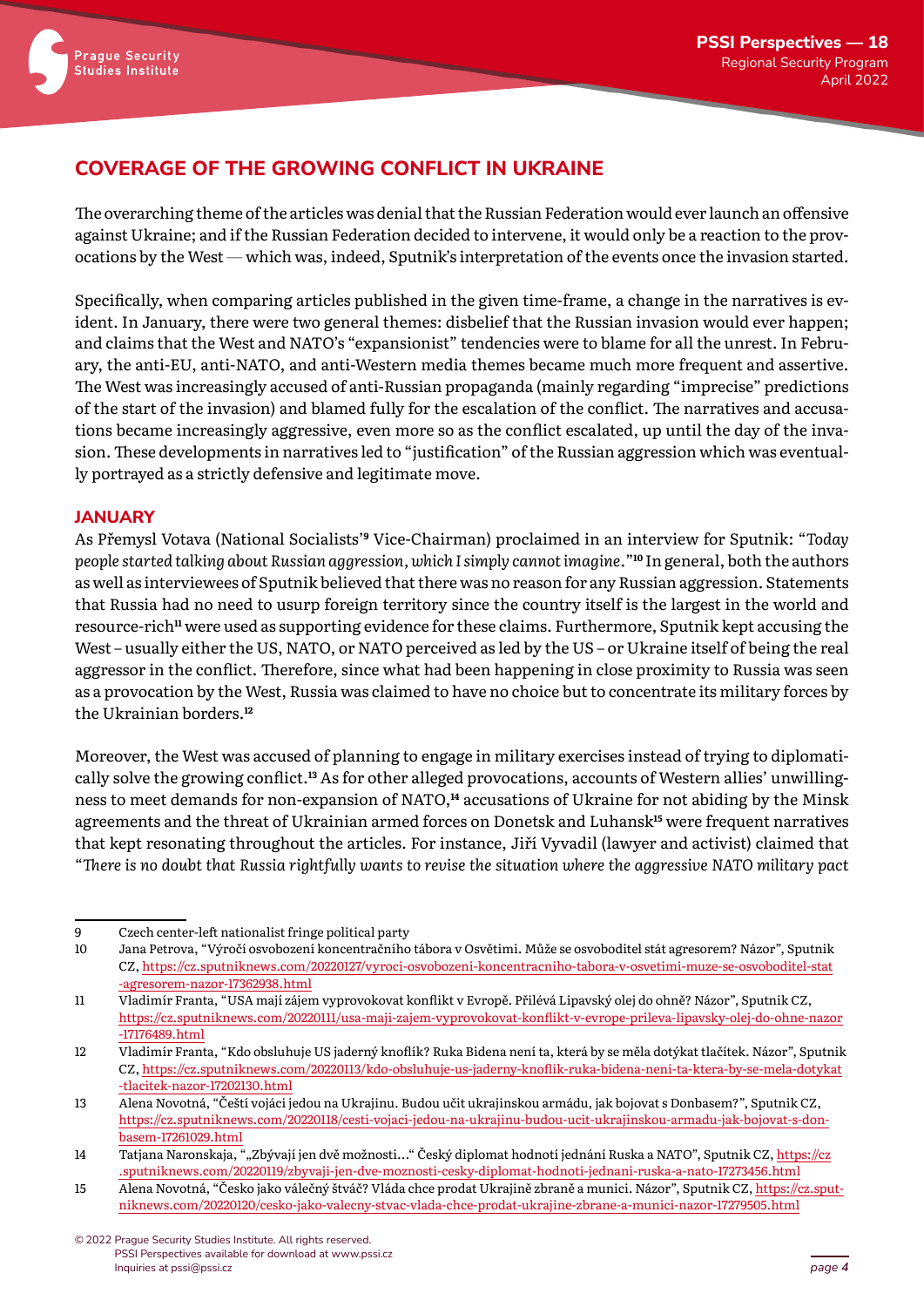

*has taken over the part of Europe that borders on Russia in the West and where it has been consistently causing tensions*."**16** Moreover, the Czech government was accused of solidarity with the Kiev government "*which wants to fire artillery shells at innocent people living in Donetsk and Luhansk*."**17** Sputnik, however, maintained a consensus that an open conflict would not benefit anybody as both sides would suffer enormously should such a situation arise.

#### **FEBRUARY**

As the situation escalated, Sputnik's narratives got more assertive, aggressive, and mocking; and accusations of mainstream media's anti-Russian propaganda became more prevalent. For instance, "*Mainstream and Pentagon have a chronically similar rhetoric, yet the alleged Russian invasion won't and won't come...*"**<sup>18</sup>** statement was a reaction to an article published by Bloomberg on 4 February claiming "*Russia Invades Ukraine*," for which the company had already apologized, stating it was an error.**19** Similarly, a different article proclaimed "*The mainstream media is disappointed. Their war propaganda has failed. Common sense won over war propaganda*."**20** Another alleged case of disinformation according to Sputnik's commentators happened on 11 February when the US National Security Adviser warned that a Russian invasion might happen even before the Winter Olympics were concluded.**21** Sputnik perceived these claims as escalating anti-Russian propaganda and a form of psychological duress on the Western audience. Additionally, it was stressed that Ukraine needed to obey the Minsk agreements;**22** and questioned why Russia should comply with the Minsk agreements if Ukraine did not plan on doing so.**23** Such narratives as well as Sputnik's portrayal of Russia as always in a strictly defensive position resonate strongly with the official Russian rhetoric of taking only necessary defensive actions to counterattack the provocations of the West.

On the days leading to 16 February (i.e., one of the possible dates of the invasion as reported by some Western media**24** and consequently widely referred to by Sputnik) the anti-Western, anti-EU and anti-NATO rhetoric increased substantially. Both the EU and NATO were described as institutions without values or significance; and NATO was accused of functioning only as a "*smokescreen for American and British war preparations*."**25** Even though Sputnik had expressed concerns over being on the brink of a military conflict

<sup>16</sup> Jana Petrova, "Vyvadil: Pětikoalice plní své sliby a je připravena nás zatáhnout do cizí války", Sputnik CZ, https:[//cz.sputni](https://cz.sputniknews.com/20220127/vyvadil-petikoalice-plni-sve-sliby-a-je-pripravena-nas-zatahnout-do-cizi-valky-17371499.html)knews.com/20220127/vyvadil-petikoalice-plni-sve-sliby-a[-je-pripravena-nas-zatahnout-do-cizi-valky-17371499.html](https://cz.sputniknews.com/20220127/vyvadil-petikoalice-plni-sve-sliby-a-je-pripravena-nas-zatahnout-do-cizi-valky-17371499.html)

<sup>17</sup> Alena Novotná, "Volejte Chocholouška! Jde o kalkul s českou municí pro Ukrajinu a válečnými uprchlíky", Sputnik CZ, [https://cz.sputniknews.com/20220129/volejte-chocholouska-jde-o-kalkul](https://cz.sputniknews.com/20220129/volejte-chocholouska-jde-o-kalkul-s-ceskou-munici-pro-ukrajinu-a-valecnymi-uprchliky-17393716.html)-s-ceskou-munici-pro-ukrajinu-a-valecnymi-uprch[liky-17393716.html](https://cz.sputniknews.com/20220129/volejte-chocholouska-jde-o-kalkul-s-ceskou-munici-pro-ukrajinu-a-valecnymi-uprchliky-17393716.html)

<sup>18</sup> Vladimír Franta, "Pentagon: "Rusko má záminku pro vpád na Ukrajinu." Bloomberg o vpádu napsal. Není to trapné?", Sputnik CZ, [https://cz.sputniknews.com/20220206/pentagon-rusko-ma-zaminku-pro-vpad-na-ukrajinu-bloomberg-o-vpadu](https://cz.sputniknews.com/20220206/pentagon-rusko-ma-zaminku-pro-vpad-na-ukrajinu-bloomberg-o-vpadu-napsal-neni-to-trapne-17501986.html) -napsal-neni[-to-trapne-17501986.html](https://cz.sputniknews.com/20220206/pentagon-rusko-ma-zaminku-pro-vpad-na-ukrajinu-bloomberg-o-vpadu-napsal-neni-to-trapne-17501986.html)

<sup>19</sup> "Statement on Publishing Error", Bloomberg, [https://www.bloomberg.com/news/articles/2022-02-04/statement-on-publish](https://www.bloomberg.com/news/articles/2022-02-04/statement-on-publishing-error)[ing-error](https://www.bloomberg.com/news/articles/2022-02-04/statement-on-publishing-error)

<sup>20</sup> Alena Novotná, "Češi se války neobávají. Ale média straší dál", Sputnik CZ, https:[//cz.sputniknews.com/20220208/cesi-se](https://cz.sputniknews.com/20220208/cesi-se-valky-neobavaji-ale-media-strasi-dal-17533088.html)[valky-neobavaji-ale-media](https://cz.sputniknews.com/20220208/cesi-se-valky-neobavaji-ale-media-strasi-dal-17533088.html)-strasi-dal-17533088.html

<sup>21</sup> [Quint Fo](https://www.politico.com/staff/quint-forgey)rgey and Myah Ward, "White House warns Russian invasion 'threat is immediate'", Politico, [https://www.politico.](https://www.politico.com/news/2022/02/11/white-house-warns-russian-invasion-threat-is-immediate-00008299) com/news[/2022/02/11/white-house-warns-russian-invasion-threat-is-immediate-00008299](https://www.politico.com/news/2022/02/11/white-house-warns-russian-invasion-threat-is-immediate-00008299)

<sup>22</sup> Vladimír Franta, "Lipavský na Ukrajině v neprůstřelné vestě? Podporuje tím adoraci válečných zločinců. Názor", Sputnik CZ, https:[//cz.sputniknews.com/20220209/lipavsky-na-ukrajine-v-neprustrelne-veste-podporuje-tim-adoraci-valecnych](https://cz.sputniknews.com/20220209/lipavsky-na-ukrajine-v-neprustrelne-veste-podporuje-tim-adoraci-valecnych-zlocincu-nazor-17543744.html)[zlocincu-nazor-17543744.html](https://cz.sputniknews.com/20220209/lipavsky-na-ukrajine-v-neprustrelne-veste-podporuje-tim-adoraci-valecnych-zlocincu-nazor-17543744.html)

<sup>23</sup> Vladimír Franta, "Ukrajina vyhrožuje, že nesplní minské dohody. Proč Západ chce plnění po Rusku? Názor", Sputnik CZ, [https://cz.sputniknews.com/20220210/ukrajina-vyhrozuje-ze-nesplni-minske-dohody-proc-zapad-chce-plneni-po-rusku](https://cz.sputniknews.com/20220210/ukrajina-vyhrozuje-ze-nesplni-minske-dohody-proc-zapad-chce-plneni-po-rusku-nazor-17568692.html)[nazor-17568692.html](https://cz.sputniknews.com/20220210/ukrajina-vyhrozuje-ze-nesplni-minske-dohody-proc-zapad-chce-plneni-po-rusku-nazor-17568692.html)

<sup>24</sup> [Darya Korsunskaya](https://www.reuters.com/authors/darya-korsunskaya/) and [Natalia Zinets,](https://www.reuters.com/authors/natalia-zinets/) "Ukraine president calls for 'day of unity' for Feb. 16, day some believe Russia could invade", Reuters, <https://www.reuters.com/world/europe/ukraine-hints-concessions-russia-scholz-heads-region-2022-02-14/>

<sup>25</sup> Vladimír Franta, "Štefec: Petr Pavel se mýlí. NATO jednotné není. Pro Bidena je partner paradoxně jen Putin", Sputnik CZ, [https://cz.sputniknews.com/20220213/stefec-petr-pavel-se-myli-nato-jednotne-neni-pro-bidena-je-partner-paradoxne-](https://cz.sputniknews.com/20220213/stefec-petr-pavel-se-myli-nato-jednotne-neni-pro-bidena-je-partner-paradoxne-jen-putin-17604108.html)jen-

<sup>©</sup>2022 Prague Security Studies Institute. All rights reserved. PSSI Perspectives available for download at www.pssi.cz Inquiries at pssi@pssi.cz *page 5*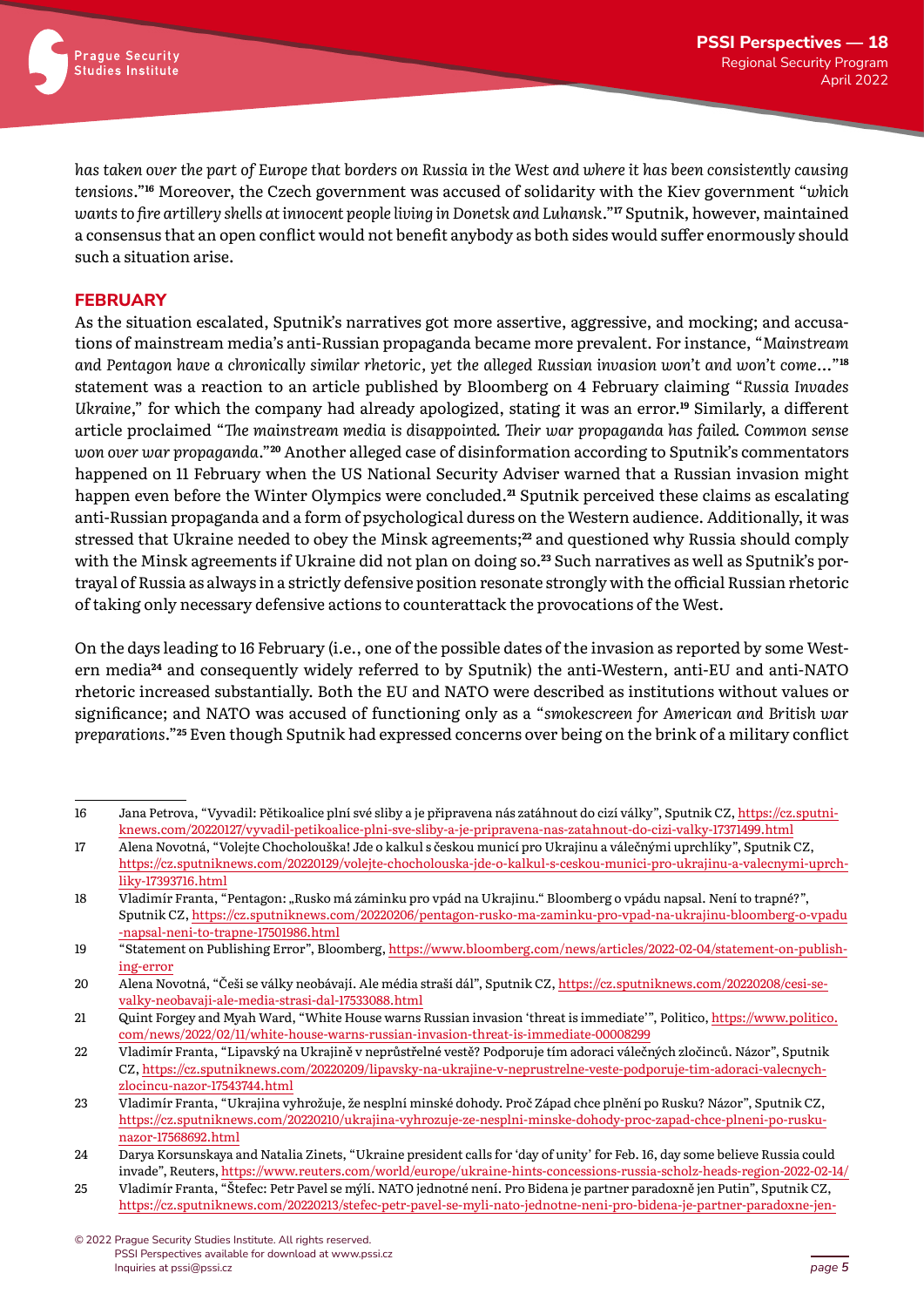on the European continent, it blamed the Western allies for the development. The non-existent invasion in the time frame allegedly set by the US officials**26** was commonly viewed as the final blow to the ongoing "loss of credibility" of such state institutions. On 16February, Sputnik released an article stating that it was no surprise the attack did not happen, since "real facts" suggested that there was no reason for Russia to intervene militarily against Ukraine.**<sup>27</sup>**

In the days post 16 February, the narratives about the alleged Western media disinformation campaigns become ever increasingly assertive, mocking, and suggestive. Sputnik claimed that the debunking of Western fake news was witnessed, and articles headlined "*Czech journalists are sad that Russia did not attack Ukraine. And they keep lying*,"**28** or statements like "*How many times have the Russians attacked Ukraine in the past few weeks according to the US administration?*"**29** were published. Moreover, it was believed that the Russian military were, in fact, pulling back after completing a military exercise near the Ukrainian borders. As Vladimír Franta argued in one of his articles, since the spokesman for the Ministry of Defense of the Russian Federation said the units were retreating, then "*What does the Western media not understand?*"**<sup>30</sup>**

Similarly, Sputnik's authors were convinced that the warning by the US President Joe Biden**31** about the threat of an attack from Russia was a clear disinformation and a form of coercion, not merely an imprecise warning, which is what the Western media usually called it.**32** President Putin's official recognition of the independence of Donetsk and Luhansk was seen as legitimate and the decision to dispatch "peacekeepers" to the area was perceived as a sensible move.**33** Moreover, it was claimed by Sputnik that the Russian Federation decided for their military presence in Donbas after the US and the UK began supplying Ukraine with modern military weapons.**34** The consensus still was, however, that the main victims of the conflict would be civilians on both sides, and that the violence should therefore be halted and negotiations should be resumed for the sake of the people.**<sup>35</sup>**

[putin-17604108.html](https://cz.sputniknews.com/20220213/stefec-petr-pavel-se-myli-nato-jednotne-neni-pro-bidena-je-partner-paradoxne-jen-putin-17604108.html)

<sup>26</sup> Vladimír Franta, "Kdyby měl Lipavský provést pochod s plnou polní, asi by ho vojáčkování pustilo. Názor", Sputnik CZ, https://cz.sputniknews.com/20220215/[kdyby-mel-lipavsky-provest-pochod-s-plnou-polni-asi-by-ho-vojackovani-pustilo](https://cz.sputniknews.com/20220215/kdyby-mel-lipavsky-provest-pochod-s-plnou-polni-asi-by-ho-vojackovani-pustilo-nazor-17636788.html)[nazor-17636788.html](https://cz.sputniknews.com/20220215/kdyby-mel-lipavsky-provest-pochod-s-plnou-polni-asi-by-ho-vojackovani-pustilo-nazor-17636788.html)

<sup>27</sup> Jana Petrova, "Syruček: Válka plánovaná médii na 16. února se ukázala být, jak jsem předpověděl, pouhou spekulací", Sputnik CZ, https://cz.sputniknews.[com/20220216/syrucek-valka-planovana-medii-na-16-unora-se-](https://cz.sputniknews.com/20220216/syrucek-valka-planovana-medii-na-16-unora-se-ukazala-byt-jak-jsem-predpovedel-pouhou-spekulaci-17646039.html)ukazala-byt-jak-jsem-predpo[vedel-pouhou-spekulaci-17646039.html](https://cz.sputniknews.com/20220216/syrucek-valka-planovana-medii-na-16-unora-se-ukazala-byt-jak-jsem-predpovedel-pouhou-spekulaci-17646039.html)

<sup>28</sup> Alena Novotná, "Čeští novináři jsou smutní, že Rusko nezaútočilo na Ukrajinu. A lžou dál", Sputnik CZ, [https://cz.sputni](https://cz.sputniknews.com/20220217/cesti-novinari-jsou-smutni-ze-rusko-nezautocilo-na-ukrajinu-a-lzou-dal-17658394.html)[knews.com/20220217/cesti-novinari-jsou-smutni-ze-rusko-nezautocilo-na-ukrajinu-a-lzou-dal-17658394.html](https://cz.sputniknews.com/20220217/cesti-novinari-jsou-smutni-ze-rusko-nezautocilo-na-ukrajinu-a-lzou-dal-17658394.html)

<sup>29</sup> Vladimír Franta, "Rusko nezaútočilo i přes snahu západních médií. Jak hlouběji tisk může klesnout? Názor", Sputnik CZ, [https://cz.sputniknews.com/20220217/rusko-nezautocilo-i-pres-snahu-zapadnich-medii-jak-hloubeji-tisk-muze-klesnout](https://cz.sputniknews.com/20220217/rusko-nezautocilo-i-pres-snahu-zapadnich-medii-jak-hloubeji-tisk-muze-klesnout-nazor-17657613.html)[nazor-17657613.html](https://cz.sputniknews.com/20220217/rusko-nezautocilo-i-pres-snahu-zapadnich-medii-jak-hloubeji-tisk-muze-klesnout-nazor-17657613.html)

<sup>30</sup> Ibid.

<sup>31</sup> [Alexander W](https://www.politico.com/staff/alexander-ward)ard and [Quint Fo](https://www.politico.com/staff/quint-forgey)rgey, "Putin could attack Ukraine on Feb. 16, Biden told allies", Politico, [https://www.politico.](https://www.politico.com/newsletters/national-security-daily/2022/02/11/putin-could-attack-ukraine-on-feb-16-biden-told-allies-00008344) com/newsletters/national-security-daily/2022/02[/11/putin-could-attack-ukraine-on-feb-16-biden-told-allies-00008344](https://www.politico.com/newsletters/national-security-daily/2022/02/11/putin-could-attack-ukraine-on-feb-16-biden-told-allies-00008344)

<sup>32</sup> Alena Novotná, "Češi málo milují Západ. Ministerstvo vnitra chce zasáhnout", Sputnik CZ, [https://cz.sputniknews.](https://cz.sputniknews.com/20220221/cesi-malo-miluji-zapad-ministerstvo-vnitra-chce-zasahnout-17722891.html) [com/20220221/cesi-malo-miluji-zapad-ministerstvo-vnitra-chce-zasahnout-17722891.html](https://cz.sputniknews.com/20220221/cesi-malo-miluji-zapad-ministerstvo-vnitra-chce-zasahnout-17722891.html)

<sup>33</sup> Jana Petrova, "Vyvadil: Tento absces musel dříve nebo později prasknout. Ale rozhodující budou nejbližší dny", Sputnik CZ, [https://cz.sputniknews.com/20220222/vyvadil-tento-absces-musel-drive-nebo-pozdeji-prasknout-ale-rozhodujici-](https://cz.sputniknews.com/20220222/vyvadil-tento-absces-musel-drive-nebo-pozdeji-prasknout-ale-rozhodujici-budou-nejblizsi-dny-17749241.html)budou-ne[jblizsi-dny-17749241.html](https://cz.sputniknews.com/20220222/vyvadil-tento-absces-musel-drive-nebo-pozdeji-prasknout-ale-rozhodujici-budou-nejblizsi-dny-17749241.html)

<sup>34</sup> Vladimír Franta, "Jedni čeští dobrovolníci z Donbasu do basy, jiným metály? Aneb kdo chce válku. Názor", Sputnik CZ, [https://cz.sputniknews.com/20220223/jedni-cesti-dobrovolnici-z-donbasu-do-basy-jinym-metaly-](https://cz.sputniknews.com/20220223/jedni-cesti-dobrovolnici-z-donbasu-do-basy-jinym-metaly-aneb-kdo-chce-valku-nazor-17763427.html)aneb-kdo-chce-valku[nazor-17763427.html](https://cz.sputniknews.com/20220223/jedni-cesti-dobrovolnici-z-donbasu-do-basy-jinym-metaly-aneb-kdo-chce-valku-nazor-17763427.html)

<sup>35</sup> Alena Novotná, "Havel by pomohl Doněcku nebo by ho bombardoval? Česká vláda ignoruje humanitární katastrofu Donbasu", Sputnik CZ, [https://cz.sputniknews.com/20220223/havel-by-pomohl-donecku-nebo-by-ho-](https://cz.sputniknews.com/20220223/havel-by-pomohl-donecku-nebo-by-ho-bombardoval-ceska-vlada-ignoruje-humanitarni-katastrofu-donbasu-17759921.html)bombardoval-ceska-vlada-ig[noruje-humanitarni-katastrofu-donbasu-17759921.html](https://cz.sputniknews.com/20220223/havel-by-pomohl-donecku-nebo-by-ho-bombardoval-ceska-vlada-ignoruje-humanitarni-katastrofu-donbasu-17759921.html)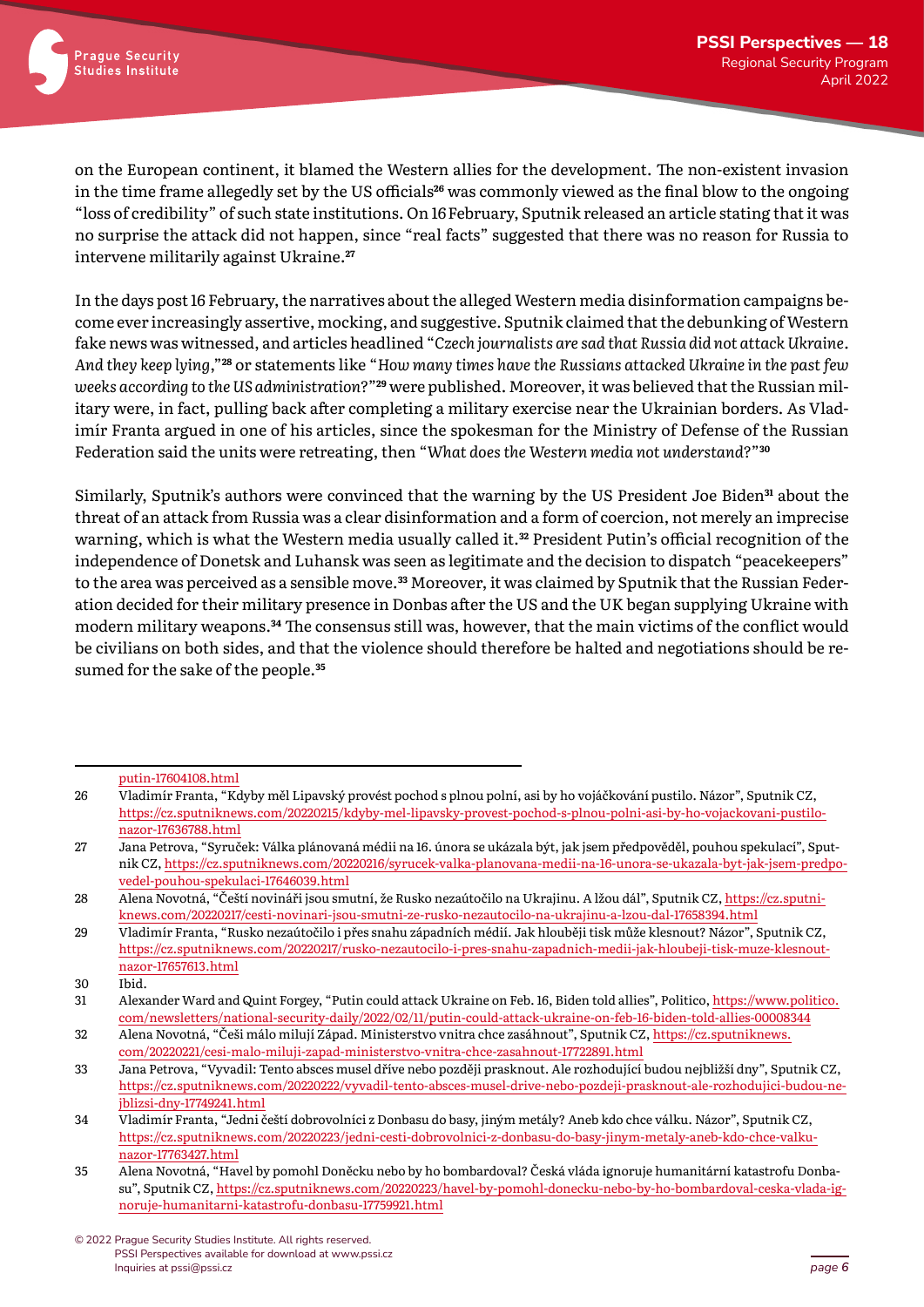

#### **REACTION TO THE INVASION**

After the invasion, there were only 2 articles published in the "Opinions" category during the last days of February. The first one was headlined "*Russia was forced to conduct an operation in Ukraine. The West is losing its chance for dominance.*"**36** According to Sputnik, the Russian Federation had warned that it would need to react should the West not change the course of its actions, and the invasion was only a rational response from the Russian side who "had waited remarkably long" to see if the West would relent. Moreover, even after the invasion started, Sputnik still claimed that the statements made on 4 February by Bloomberg were disinformation. It was believed that "*this is not the beginning of a war, but an effort to save the planet from a global crisis, as a strategic imbalance is in the offing*" and that the public was still being scared by worst-case scenarios; and that should "denazification" be achieved in Ukraine, it would be an achievement of great significance.**37** The last article warned that the EU intended to take advantage of the crisis in Ukraine. Sputnik claimed that albeit the situation in Ukraine was a tragedy, Brussels would exploit current tensions in Eastern Europe to push through a directive about compulsory redistribution of refugees.**<sup>38</sup>**

#### **CONCLUSIONS AND RECOMMENDATIONS**

Sputnik CZ has, once again, demonstrated its ability to report on crucial political and security developments through its own, manipulative interpretations of events. The supposed "credibility" of Sputnik's narratives was enhanced by interviewing ideologically conformed affiliates of the Czech anti-establishment parties as well as social and political scientists. Despite the suspension of broadcasting activities imposed on Sputnik, it is still possible to access the website and all its content (including the new section on "Demilitarization and Denazification of Ukraine") using unconventional methods. Furthermore, Sputnik also swiftly adapted to the situation by uploading more of its content on Telegram, an online messaging app where it already had an account, so that people from the Czech Republic could access it, circumventing the suspension. However, Sputnik CZ's account on the app was eventually also blocked, as was its second version.**39** Subsequently, Sputnik CZ started referring to a new Telegram account on its website called "neČT24"**40** ("no ČT24"). Since ČT24 is a news channel operated by a public television broadcaster Czech Television, this constitutes one of Sputnik's many attacks on the legitimacy of the mainstream media.

The case study of Sputnik CZ demonstrated that suspending a website's domain is only a temporary "solution" given the ability of alternative media to adapt to new circumstances. Therefore, apart from active debunking of disinformation and prosecution of perpetrators, the main focus of government institutions should be on creating mechanisms that would help stop the spread of disinformation through strengthening trust of the public in both the media as well as public institutions.

<sup>36</sup> Vladimír Franta, "Rusko bylo donuceno k operaci na Ukrajině. Západ ztrácí šanci na dominanci. Názor", Sputnik CZ, [https://cz.sputniknews.com/20220225/rusko-bylo-donuceno-k-operaci-na-ukrajine-zapad-ztraci-sanci-na-dominan](https://cz.sputniknews.com/20220225/rusko-bylo-donuceno-k-operaci-na-ukrajine-zapad-ztraci-sanci-na-dominanci-nazor-17804581.html)[ci-nazor-17804581.html](https://cz.sputniknews.com/20220225/rusko-bylo-donuceno-k-operaci-na-ukrajine-zapad-ztraci-sanci-na-dominanci-nazor-17804581.html)

<sup>37</sup> Ibid.

<sup>38</sup> Alena Novotná, "Evropská daň z uprchlíka? Brusel se vrací k povinné solidaritě", Sputnik CZ, [https://cz.sputniknews.](https://cz.sputniknews.com/20220225/evropska-dan-z-uprchlika-brusel-se-vraci-k-povinne-solidarite-17798622.html) [com/20220225/evropska-dan-z-uprchlika-brusel-se-vraci-k-povinne-solidarite-17798622.html](https://cz.sputniknews.com/20220225/evropska-dan-z-uprchlika-brusel-se-vraci-k-povinne-solidarite-17798622.html)

<sup>39</sup> Josef Šlerka, "Extremisté na Telegramu posilují. Včetně těch, co propagují invazi na Ukrajinu", Investigace.cz, [https://www.](https://www.investigace.cz/cesko-slovensko-telegram-ukrajina-rusko/) [investigace.cz/cesko-slovensko-telegram-ukrajina-rusko/](https://www.investigace.cz/cesko-slovensko-telegram-ukrajina-rusko/)

<sup>40</sup> True as of 23.03.2022 - link to account<https://t.me/s/neCT24> (which had around 4 700 subscribers at the time of our monitoring)